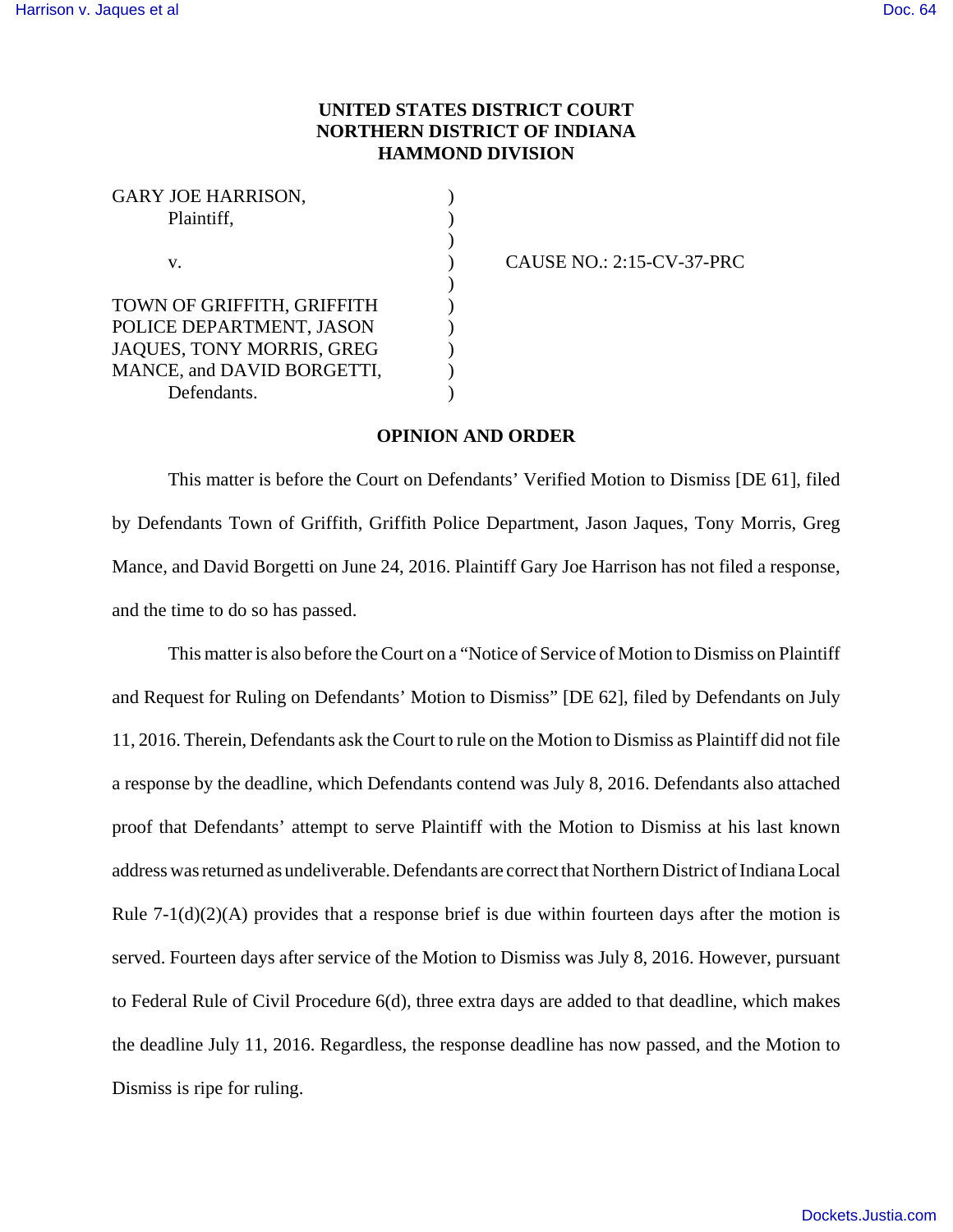Plaintiff filed a Complaint, pro se, with this Court on January 30, 2015. Counsel later entered an appearance on behalf of Plaintiff, and an Amended Complaint was filed on July 2, 2015. Following the Rule 16(b) scheduling conference, Defendants issued written discovery requests to the Plaintiff on November 12, 2015, which were not timely responded to, prompting Defendants to file a Motion to Compel on February 16, 2016. On March 7, 2016, the Court issued an Order requiring Plaintiff to respond to all discovery requests by April 6, 2016. Plaintiff provided responses but did not fully respond to Interrogatory 12 due to a typographical error in the request, which, Defendants admit, made the request confusing. On March 25, 2016, counsel for Defendants sent Plaintiff's counsel correspondence regarding the error with a clean version of Interrogatory 12 and asked for a timely response. Counsel for Defendants spoke telephonically with counsel for Plaintiff several times regarding the clarified question and the need for an answer. Counsel for Plaintiff then informed counsel for Defendants that he intended to withdraw from the case.

On May 17, 2016, the Court granted Plaintiff's attorney's motion to withdraw his appearance. In the motion, counsel for Plaintiff provided the Court with Plaintiff's last known address. In the May 17, 2016 Order, the Court set this matter for an in-person status conference on June 23, 2016, ordering Plaintiff to personally appear. However, all correspondence sent to Plaintiff at that last known address has been returned as undeliverable, including the Order granting the motion to withdraw appearance and ordering Plaintiff to appear at the hearing.

Plaintiff did not appear at the June 23, 2016 hearing. The Court attempted to contact Plaintiff at his phone number of record but was only able to leave a voice mail message. Plaintiff did not return the Court's phone call.

Thus, either Plaintiff has failed to comply with the Court's Order of May 17, 2016, or failed to keep the Court informed of his current address, as required.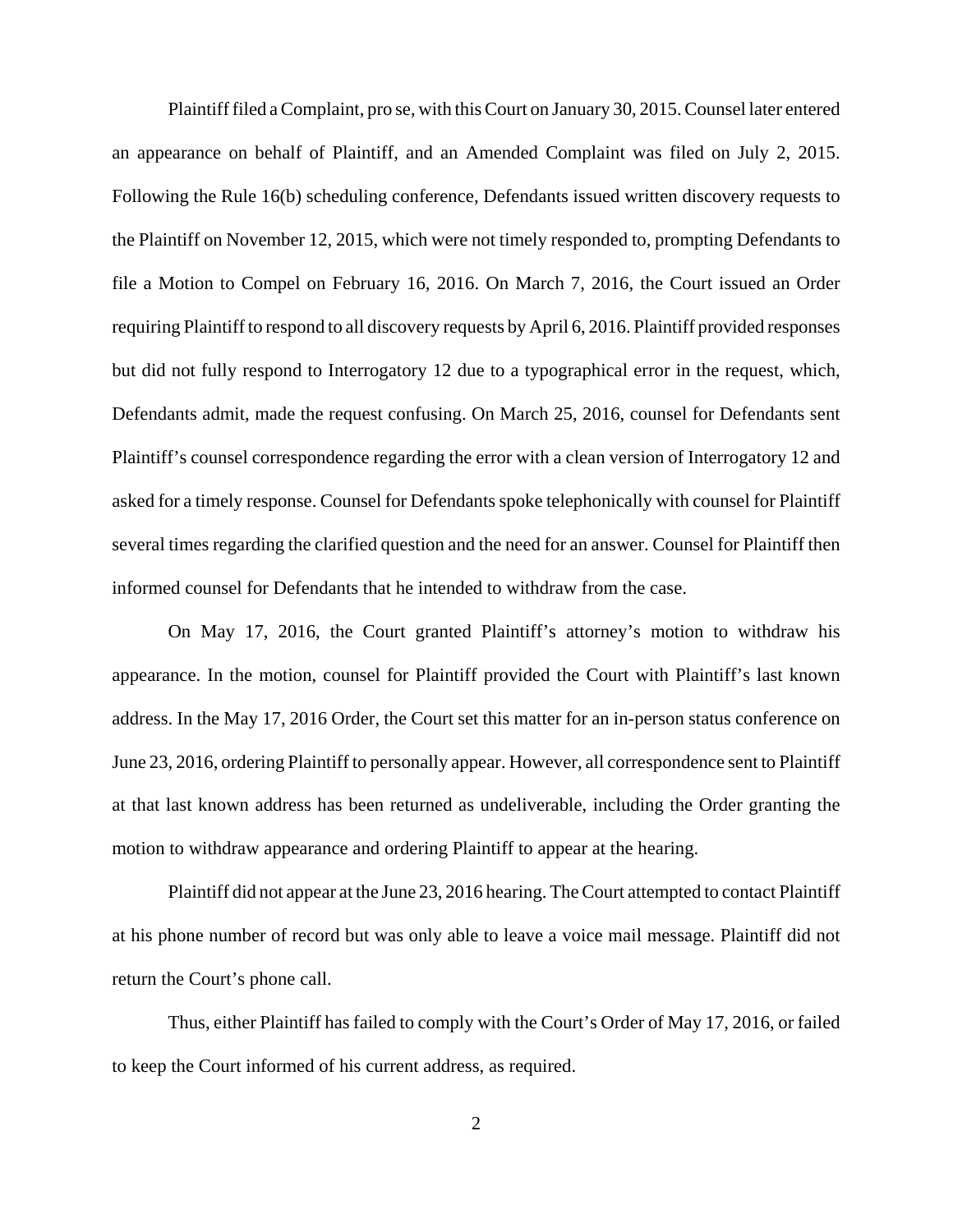Defendants ask the Court to dismiss this case pursuant to Federal Rule of Civil Procedure 41(b) for failure to prosecute. Rule 41(b) provides that, "[i]f the plaintiff fails to prosecute or to comply with these rules or a court order, a defendant may move to dismiss the action or any claim against it." Fed. R. Civ. P. 41(b). Under Rule 41(b), a court should only dismiss a case when "there is a clear record of delay or contumacious conduct, or when other less drastic sanctions have proven unavailing." *Brown v. Columbia Sussex Corp.*, 664 F.3d 182, 190 (7th Cir. 2011) (citing *Maynard v. Nygren*, 332 F.3d 462, 467 (7th Cir. 2000)); *see also Salata v. Weyerhaeuser Co.*, 757 F.3d 695, 699 (7th Cir. 2014). In most cases, the district court should warn the plaintiff that such a sanction may be imposed. *See Williams v. Chi. Bd. of Educ.*, 155 F.3d 853, 857 (7 th Cir. 1998); *see also Ball v. City of Chi.*, 2 F.3d 752, 759-60 (7th Cir. 1993) (indicating that "[t]here should be an explicit warning in every case"). In considering such a dismissal, a district court should consider numerous factors, including the frequency and magnitude of the plaintiff's conduct, the prejudice to the defendant, the disruption to the orderly administration of the court's calendar, and the merits of the underlying litigation. *See Williams*, 155 F.3d at 857; *Bolt v. Loy* , 227 F.3d 854, 856 (7th Cir. 2000).

Although Plaintiff's delays have inconvenienced Defendants and it appears that Plaintiff has displayed contumacious conduct in failing to appear and/or failing to keep the Court apprised of his mailing address, in light of the returned mail, the record does not yet warrant an order of dismissal. Nor has the Court warned Plaintiff that his case may be dismissed for his failure to prosecute this litigation.

Accordingly, the Court hereby **GRANTS** the motion contained within the "Notice of Service of Motion to Dismiss on Plaintiff and Request for Ruling on Defendants' Motion to Dismiss" [DE 62] and **TAKES UNDER ADVISEMENT** Defendants' Verified Motion to Dismiss [DE 61].